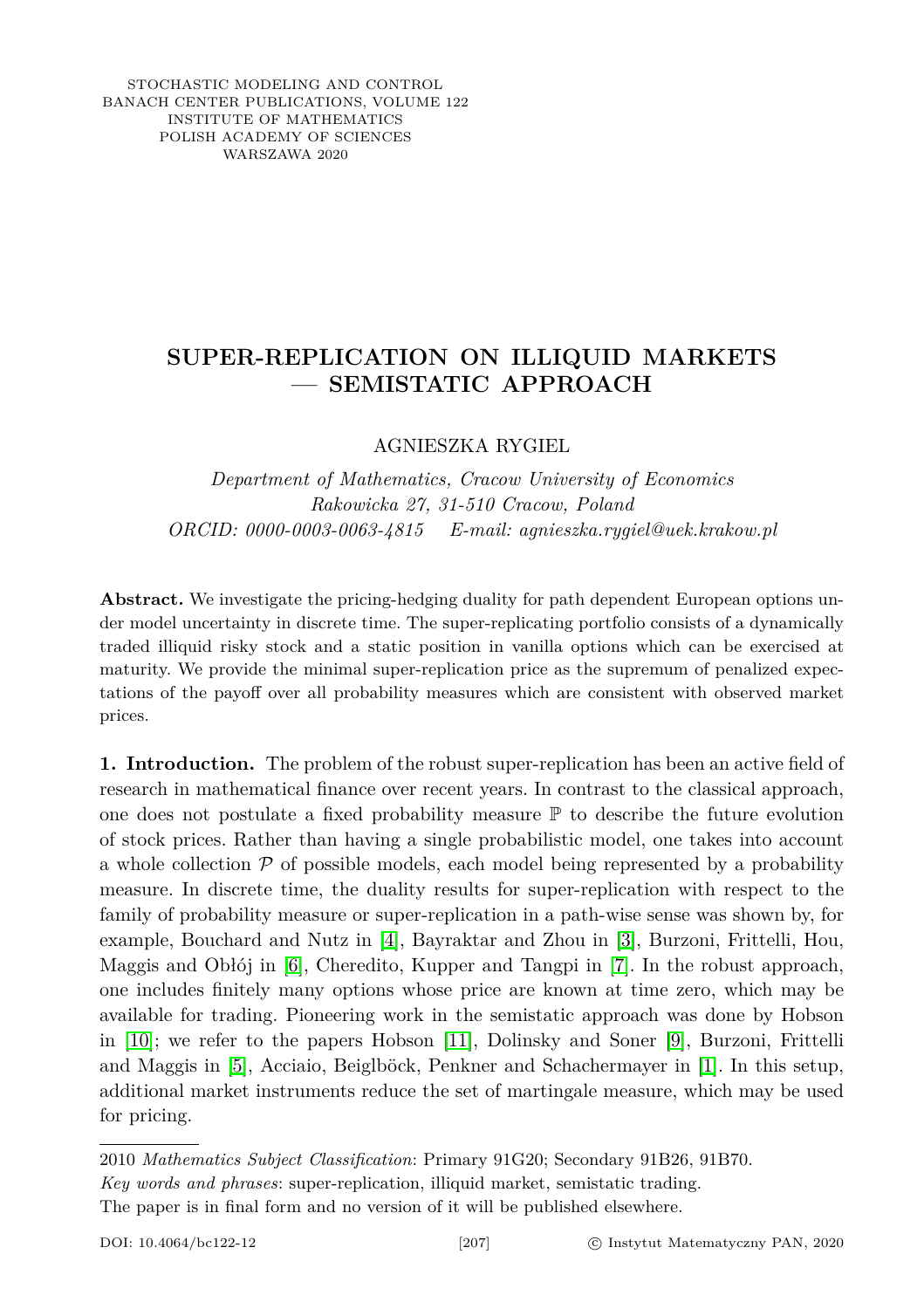The aim of the paper is to study the combined effects of model uncertainty and illiquidity costs following the semistatic approach. As in [\[2\]](#page-11-9), we consider the discrete time model with uncertain volatility where the only assumption on the stock's price evolutions is that the stock's returns are bounded. The illiquidity effects are captured by convex transaction costs. In our version of the duality for European options with continuous payoff, we may reduce the super-hedging cost by including (liquid) derivatives in the super-replicating portfolio. We provide the minimal super-replication price as the supremum of penalized expectations of the payoff over all admissible probability measures, i.e. measures consistent with observed market prices.

The paper consists of two sections devoted to the pricing-hedging duality with illiquidity costs in discrete models and general uncertain volatility models respectively. In Section 2 we extend and modify the result of [\[8\]](#page-11-10). In the semistatic setting, we give the formula for the minimal super-replication price for the case of a finite space of possible scenarios. The main tool that is used in this section is the Kuhn–Tucker theory for convex optimization. Theorem [1.3,](#page-3-0) which is a general duality result for the superreplication prices of path dependent European options, is proved in Section 3. This is a modification of Bank, Dolinsky and Gökay result from [\[2\]](#page-11-9), which allows us to reduce the super-replication price by including additional derivatives that may be available for trading.

We consider a discrete time financial market on which one can buy or sell three classes of instruments:

- The risk free asset (the *savings account*) with price  $B_n$ ,  $n = 0, 1, \ldots, N$ : its return is constant and initially known. The savings account will be used as a *numéraire* and without loss of generality we can assume that the bank interest rate is equal to zero.
- The risky asset (*stock*): their returns are not known in advance. Our sole assumption is that stock price returns are in the range specified by fixed volatility bounds. The stock price at time *n* will be denoted by  $S_n > 0$  for  $n = 0, 1, \ldots, N$ . The log-return for period *n* will be denoted by  $X_n := \ln(\frac{S_n}{S_{n-1}})$ , so we can write

<span id="page-1-0"></span>
$$
S_n = s_0 \exp\left(\sum_{m=1}^n X_m\right) \tag{1}
$$

for  $n = 1, \ldots, N$  where  $s_0$  is the deterministic price of stock at time 0.

• The set of vanilla options  $\{\varphi_i : \mathbb{R}_+^{N+1} \to \mathbb{R}, i \in I\}$  written on the underlying asset with fixed maturity *N* and initially known prices. Without loss of generality we can assume that they can be bought at price 0.

Following [\[2\]](#page-11-9), we assume that

$$
\underline{\sigma} \le |X_n| \le \overline{\sigma}, \quad n = 1, \dots, N,
$$

for some constants  $0 \leq \sigma \leq \overline{\sigma} < \infty$ . Consider the path-space

$$
\Omega_{\sigma,\overline{\sigma}} := \{ \omega = (x_1, x_2 \dots, x_N) \in \mathbb{R}^N : \underline{\sigma} \le |x_n| \le \overline{\sigma}, \ n = 1, 2, \dots, N \},
$$

the canonical functions  $X_n: \Omega_{\underline{\sigma}, \overline{\sigma}} \to \mathbb{R}$ 

$$
X_n(\omega) := x_n
$$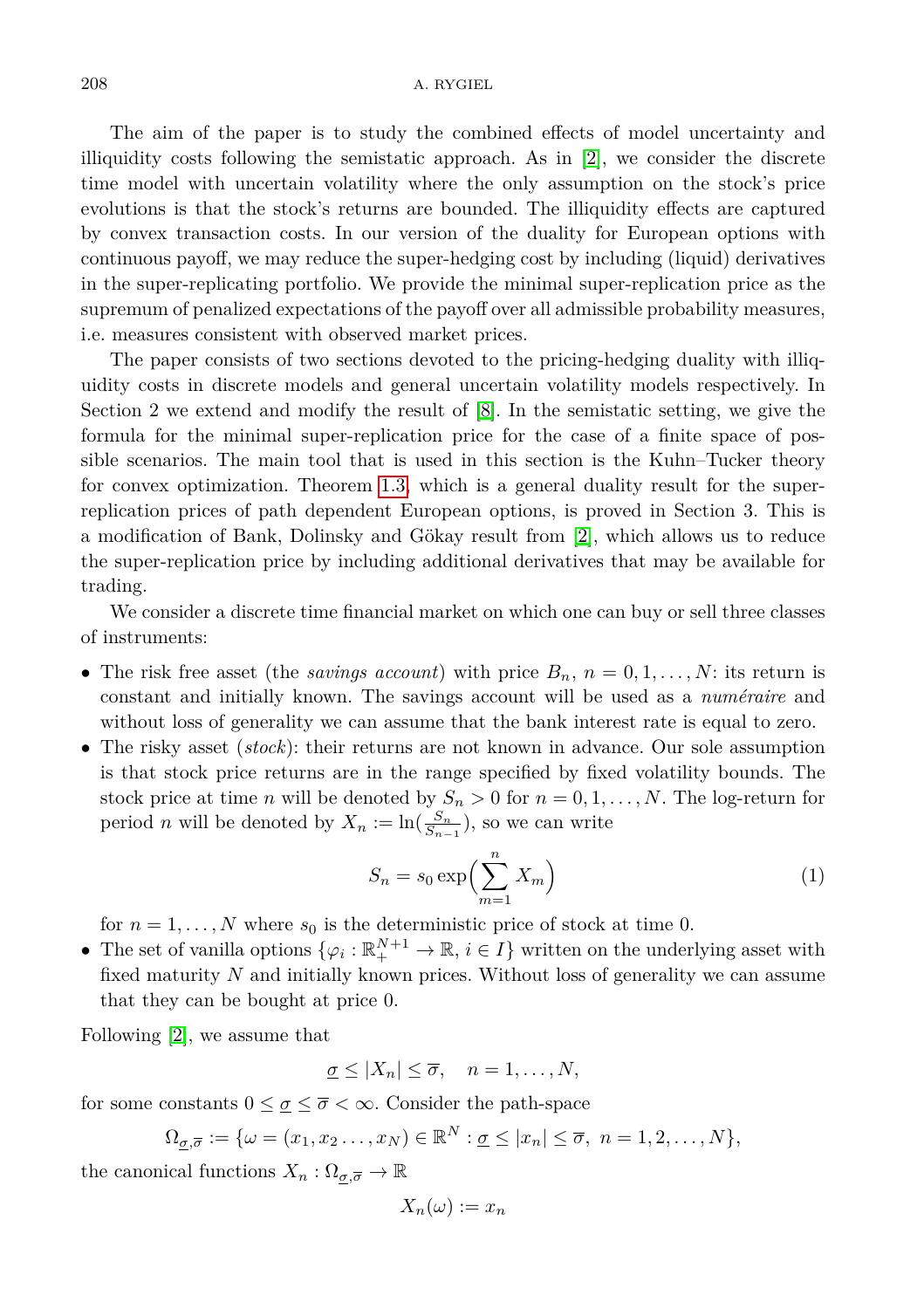for  $n = 1, \ldots, N$  and the canonical filtration

$$
\mathcal{F}_n := \sigma(X_m : m \le n), \quad n = 0, 1, \dots, N.
$$

Notice that by [\(1\)](#page-1-0) we can view the stocks price evolution as the stochastic process defined on the probability space  $(\Omega_{\sigma,\overline{\sigma}},\mathcal{F}_N,\mathbb{P})$  for any probability measure  $\mathbb P$  defined on  $\mathcal{F}_N$ . Moreover, the canonical filtration  $\mathbb{F} = (\mathcal{F}_n)_{n=0,1,\dots,N}$  coincides with the filtration generated by *S*.

Next, we introduce a cost function

$$
g: \{0, 1, \dots, N\} \times \Omega_{\sigma, \overline{\sigma}} \times \mathbb{R} \to \mathbb{R}_+
$$

where  $g(n, \omega, \beta)$  denotes the costs of trading  $\beta \in \mathbb{R}$  worth of stock at time *n* with the returns given by  $\omega$ . The cost function *g* is assumed to be

(i) nonnegative, **F**-adapted, and such that  $g_n(0) = 0$  for  $n = 0, 1, \ldots, N$ ,

(ii) convex with respect to  $\beta \in \mathbb{R}$  for any fixed  $\omega \in \Omega_{\sigma,\overline{\sigma}}$ ,

(iii) continuous with respect to  $\omega \in \Omega_{\underline{\sigma}, \overline{\sigma}}$  for any fixed  $\beta \in \mathbb{R}$ .

The convexity of the cost function captures the fact that the unit prices of stock depend not only on the sign (buy or sell) but also on the quantity of a trade.

Let  $G_n: \Omega_{\underline{\sigma},\overline{\sigma}} \times \mathbb{R} \to \mathbb{R}_+$ ,  $n = 0, 1, \ldots, N$ , be the Legendre–Fenchel transform of  $g_n$ , that is,

$$
G(\omega,\alpha):=\sup_{\beta\in\mathbb{R}}\{\alpha\beta-g(\omega,\beta)\},\ \forall\, (\omega,\alpha)\in \Omega_{\underline{\sigma},\overline{\sigma}}\times\mathbb{R}.
$$

A semistatic trading strategy *π* consists of

- the dynamic part which is a pair  $(v, \gamma)$ , where *v* denotes the initial capital and  $\gamma : \{1, 2, \ldots, N\} \times \Omega_{\sigma, \overline{\sigma}} \to \mathbb{R}$  is a  $(\mathcal{F}_n)$ -predictable process describing the number  $\gamma(n,\omega) = \gamma_n(\omega)$  of shares held at the beginning of any period  $n-1$  with the stocks price evolution given by  $\omega \in \Omega_{\sigma,\overline{\sigma}}$ ,
- the static part: constants  $\delta_1, \delta_2, \ldots, \delta_l$  and indices  $i_1, i_2, \ldots, i_l \in I$ , where  $\delta_l$  is the number of  $i_l$ -th option bought at time 0.

By  $A(v)$  we denote the set of all semistatic strategies starting with the initial capital  $v$ . The wealth process  $V^{\pi} = (V_n^{\pi}(\omega))_{n=0,\dots,N}$  generated by the trading strategy  $\pi \in \mathcal{A}(v)$  is given by

$$
V_0^{\pi} = v
$$
  
\n
$$
V_{n+1}^{\pi} = V_n^{\pi} + \gamma_{n+1}(S_{n+1} - S_n) - g_n((\gamma_{n+1} - \gamma_n)S_n), \quad n = 0, 1, ..., N-2
$$
  
\n
$$
V_N^{\pi} = V_{N-1}^{\pi} + \gamma_N(S_N - S_{N-1}) - g_{N-1}((\gamma_N - \gamma_{N-1})S_{N-1}) + \sum_{l=1}^{L} \delta_l \varphi_{i_l}(S)
$$

with  $\gamma_0 = 0$ .

Consider a European option  $\Phi : \mathbb{R}^{N+1}_+ \to \mathbb{R}_+$  (possible path-dependent) which pays off at time *N*:

$$
\Phi(S_0, S_1, \ldots, S_N) : \Omega_{\sigma, \overline{\sigma}} \to \mathbb{R}_+.
$$

In a pointwise framework the formal definition of the super-replication price is stated as follows.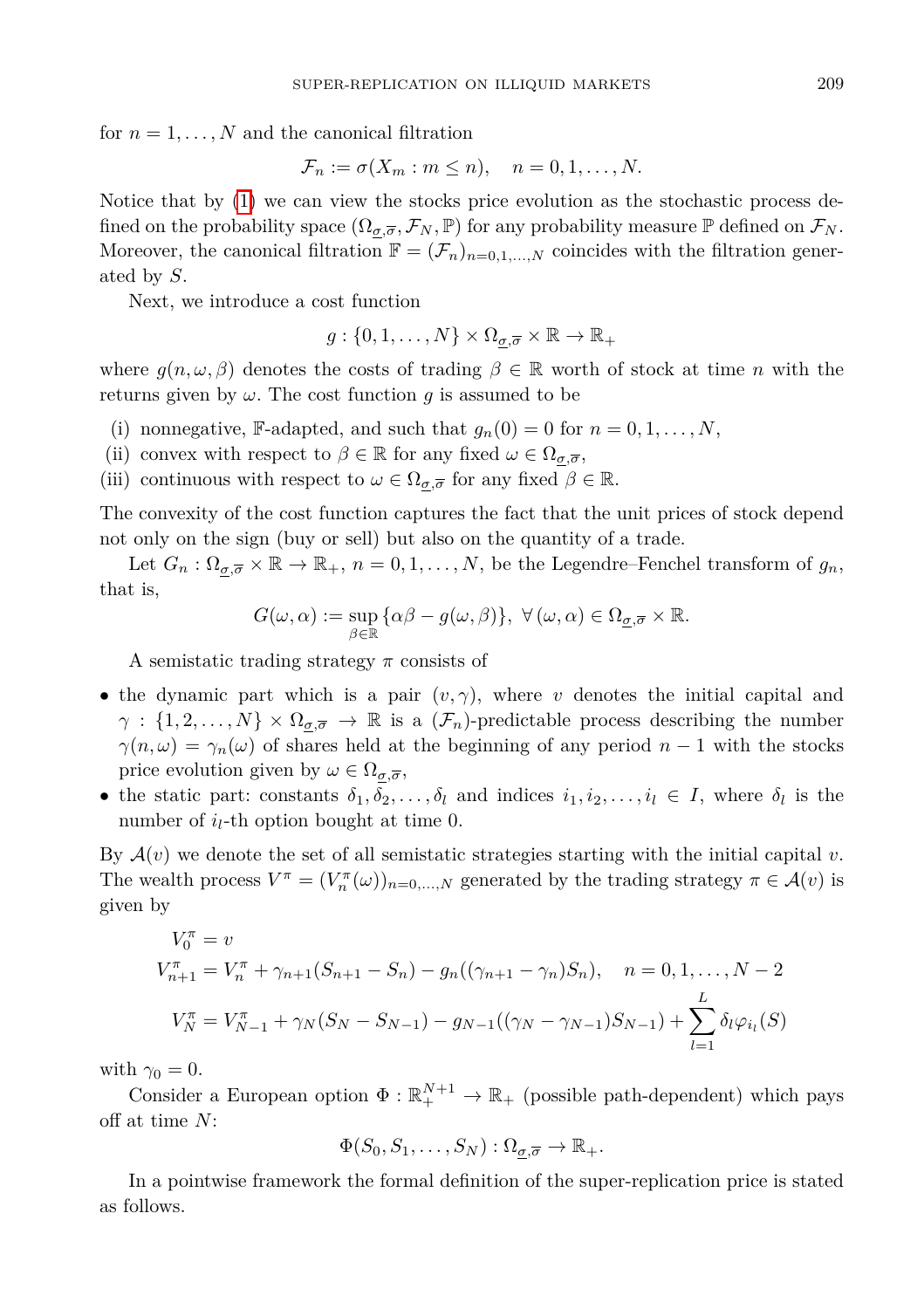DEFINITION 1.1. The *super-replication price*  $p_{\sigma,\overline{\sigma}}(\Phi)$  of a contingent claim  $\Phi$  is defined as

 $p_{\underline{\sigma},\overline{\sigma}}(\Phi) := \inf \{ v \in \mathbb{R} \mid \exists \pi \in \mathcal{A}(v) : V_N^{\pi}(\omega) \ge \Phi(S(\omega)) \ \forall \omega \in \Omega_{\underline{\sigma},\overline{\sigma}} \}.$ 

Naturally, including options that can be bought at price 0 constrains the set of probability measure.

DEFINITION 1.2. The set of *admissible measures* is defined as

$$
\mathcal{P}_{(\varphi_i)_{i\in I}}:=\{\mathbb{P}\in \mathcal{P}_{\underline{\sigma},\overline{\sigma}}:\mathbb{E}_{\mathbb{P}}[\varphi_i(S)]=0,\ i\in I\},
$$

where  $\mathcal{P}_{\underline{\sigma},\overline{\sigma}}$  denotes the set of all Borel probability measures on  $\Omega_{\underline{\sigma},\overline{\sigma}}$ .

Our main result provides a dual characterization of super-replication prices.

<span id="page-3-0"></span>Theorem 1.3. *The super-replication price of any European option with continuous payoff* Φ *is given by*

$$
p_{\underline{\sigma},\overline{\sigma}}(\Phi) = \sup_{\mathbb{P} \in \mathcal{P}_{(\varphi_i)_{i \in I}}} \mathbb{E}_{\mathbb{P}} \bigg[ \Phi(S) - \sum_{n=0}^{N-1} G_n \bigg( \frac{\mathbb{E}_{\mathbb{P}}(S_N \, | \, \mathcal{F}_n) - S_n}{S_n} \bigg) \bigg].
$$

This theorem is proved in Section 3.

**2. Discrete models.** Let us start with the special case where the set of all possible evolution of stock prices is finite. Consider the *N*-step multinomial market model with a finite path-space

$$
\Omega^k := \Big\{ x = (x_1, \dots, x_N) \in \Omega_{\underline{\sigma}, \overline{\sigma}} : |x_n| = \frac{j}{k} \underline{\sigma} + \left(1 - \frac{j}{k}\right) \overline{\sigma} \text{ for some } j \in \{0, \dots, k\} \Big\}.
$$

Let  $\mathcal{P}^k_{(\varphi_i)_{i\in I}} \subset \mathcal{P}_{(\varphi_i)_{i\in I}}$  denote the set of those discrete probability measures that are supported by  $\Omega^k$  such that  $\mathbb{E}_{\mathbb{P}}[\varphi_i(S)] = 0, i \in I$ .

We now provide a pricing-hedging duality in discrete models.

<span id="page-3-1"></span>THEOREM 2.1. Let  $p_{\sigma,\overline{\sigma}}^k(\Phi)$  denote the super-replication price of a contingent claim with  $payoff \Phi$  *on*  $\Omega^k$ *, that is,* 

$$
p_{\underline{\sigma},\overline{\sigma}}^k(\Phi) = \inf \{ v \in \mathbb{R} : V_N^{(v,\gamma)}(\omega) \ge \Phi(S(\omega)) \,\,\forall \,\omega \in \Omega_{\underline{\sigma},\overline{\sigma}}^k \,\,\text{for some strategy } \gamma \}.
$$

*Then for any continuous payoff function* Φ

$$
p_{\underline{\sigma},\overline{\sigma}}^k(\Phi) = \sup_{\mathbb{P} \in \mathcal{P}_{(\varphi_i)_{i \in I}}^k} \mathbb{E}_{\mathbb{P}} \bigg[ \Phi(S) - \sum_{n=0}^{N-1} G_n \bigg( \frac{\mathbb{E}_{\mathbb{P}}(S_N \, | \, \mathcal{F}_n) - S_n}{S_n} \bigg) \bigg].
$$

*Proof.* The proof is a semistatic modification of the analogous result in [\[8\]](#page-11-10) where the binomial model with one risky asset and transaction costs was considered. Consider a tree whose paths are sequences  $u = (u_1, \ldots, u_n) \in (A^k)$  for  $0 \le n \le N$  where

$$
A^{k} := \left\{ a : |a| = \frac{j}{k}\underline{\sigma} + \left(1 - \frac{j}{k}\right)\overline{\sigma} \text{ for } j = 0, 1, \dots, k \right\}
$$

for some  $k \in \mathbb{N}$ . The set of all paths is denoted by *U*. The root of the tree which corresponds to empty path is denoted by  $\emptyset$ . Each path of the form  $u = (u_1, \ldots, u_n) \in$  $(A^k)^n$  has  $2(k+1)$  immediate successors  $u = (u_1, \ldots, u_n, a)$  for  $a \in A^k$ , and one immediate predecessor  $u = (u_1, \ldots, u_{n-1})$ . Let  $l(u)$  be the number of elements in the sequence  $u$ .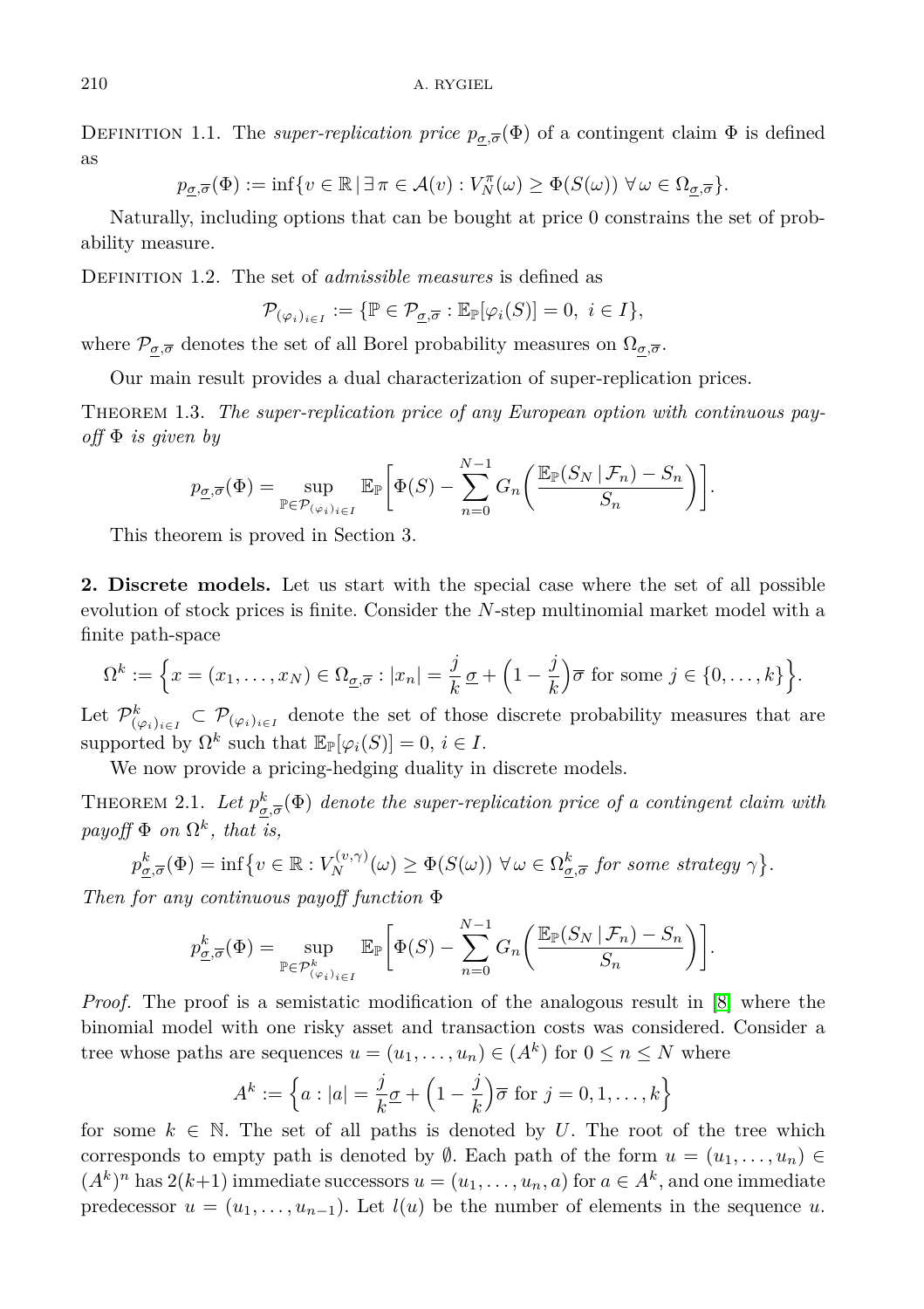By  $u^+ = \{(u_1, \ldots, u_{l(u)}, a), a \in A\}$  we denote the set of all immediate successors of *u* and by  $u^- = (u_1, \ldots, u_{l(u)-1})$  — the unique immediate predecessor of *u*. By *T* we denote the set of all paths with length *N* and for  $u \in U \setminus T$  by  $T(u) := \{w \in T : u_n = w_n \text{ for }$  $1 \leq n \leq l_u$  — the set of all paths with length *N* such that the first  $l_u$  elements coincide with *u*, that is the subtree which start with *u*.

Finally, we define the functions  $S: U \to \mathbb{R}$  by

$$
S(u) = s_0 \exp\left(\sum_{m=1}^{l_u} u_m\right).
$$

In our model, the super-replication price  $p_{\sigma,\overline{\sigma}}^k(\Phi)$  is the solution of an ordinary convex program of the following form:

<span id="page-4-0"></span>
$$
minimize Y(\emptyset) \tag{2}
$$

over all  $(\beta, \gamma, \delta, Y) \in \mathbb{R}^{U \setminus \{T\}} \times \mathbb{R}^U \times \mathbb{R}^I \times \mathbb{R}^U$  subject to constraints

<span id="page-4-1"></span>
$$
\gamma(\emptyset) = 0,\tag{3}
$$

$$
[\gamma(u) - \gamma(u^-)]S(u^-) - \beta(u^-) = 0 \quad \forall u \in U \setminus \{\emptyset\},\tag{4}
$$

$$
Y(u) + g(l(u^-), u^-, \beta(u^-)) - \gamma(u)(S(u) - S(u^-)) - Y(u^-) \le 0 \quad \forall u \in U \setminus \{\emptyset\}, \tag{5}
$$

$$
\Phi(S(u)) \le Y(u) + \sum_{j=1}^{J} \delta_j \varphi_{i_j}(S(u)) \quad \forall u \in T.
$$
\n(6)

Following the Lagrange multipliers theory we transform the optimization problem given by  $(2)$ – $(6)$  into the optimization problem involving fewer constraints but more variables. Define the Lagrangian  $L : \mathbb{R}^U \times \mathbb{R}^{U \setminus \{\emptyset\}}_+ \times \mathbb{R}^T_+ \times \mathbb{R}^{U \setminus T} \times \mathbb{R}^U \times \mathbb{R}^I \times \mathbb{R}^U \to \mathbb{R}$  by

$$
L(\Upsilon, \Psi, \Theta, \beta, \gamma, \delta, Y)
$$
  
=  $Y(\emptyset) + \Upsilon(\emptyset) \gamma(\emptyset) + \sum_{u \in U \setminus \{\emptyset\}} \Upsilon(u) \left[ (\gamma(u) - \gamma(u^-)) S(u^-) - \beta(u^-) \right]$   
+  $\sum_{u \in U \setminus \{\emptyset\}} \Psi(u) \left[ Y(u) + g(l(u^-), u^-, \beta(u^-)) - \gamma(u) (S(u) - S(u^-)) - Y(u^-) \right]$   
+  $\sum_{u \in T} \Theta(u) \left[ \Phi(S(u)) - Y(u) - \sum_{j=1}^J \delta_j \varphi_{i_j}(S(u)) \right].$ 

Firstly note that

$$
\sum_{u \in U \setminus \{\emptyset\}} \Upsilon(u) [(\gamma(u) - \gamma(u^-)) S(u^-) - \beta(u^-)]
$$
\n
$$
= \sum_{u \in U \setminus \{\emptyset\}} \Upsilon(u) \gamma(u) S(u^-) - \sum_{u \in U \setminus T} \sum_{\tilde{u} \in u^+} \Upsilon(\tilde{u}) \gamma(u) S(u)
$$
\n
$$
- \sum_{u \in \emptyset^+} \Upsilon(u) \gamma(\emptyset) S(\emptyset) - \sum_{u \in U \setminus T} \sum_{\tilde{u} \in u^+} \Upsilon(\tilde{u}) \beta(u).
$$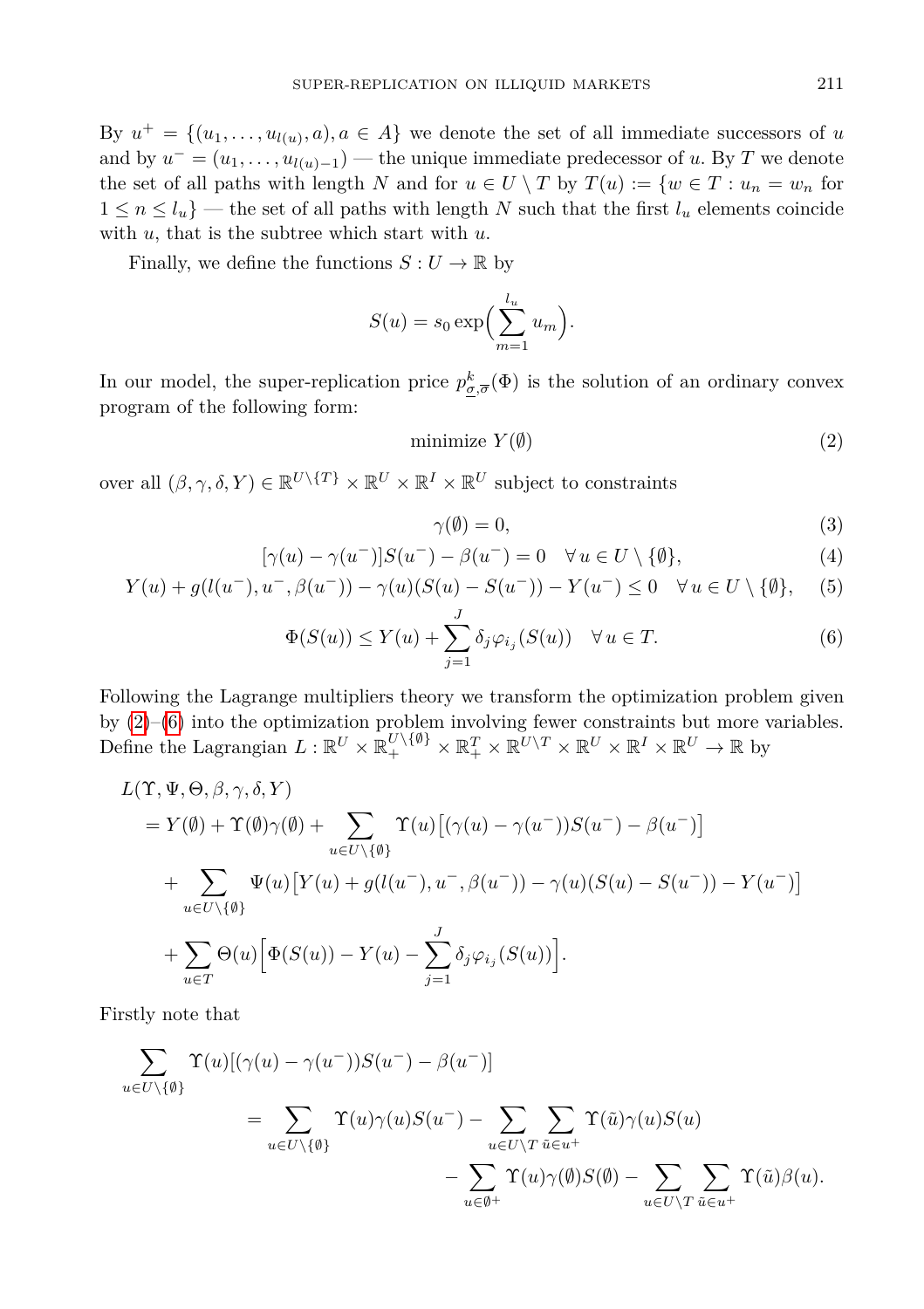By applying the similar transformation of the next sum we get

$$
L(\Upsilon, \Psi, \Theta, \beta, \gamma, \delta, Y)
$$
  
\n
$$
= Y(\emptyset) + \Upsilon(\emptyset)\gamma(\emptyset) + \sum_{u \in U \setminus \{\emptyset\}} \Upsilon(u)\gamma(u)S(u^{-}) - \sum_{u \in U \setminus T} \sum_{\tilde{u} \in u^{+}} \Upsilon(\tilde{u})\gamma(u)S(u)
$$
  
\n
$$
+ \sum_{u \in \emptyset^{+}} \Upsilon(u)\gamma(\emptyset)S(\emptyset) - \sum_{u \in U \setminus T} \sum_{\tilde{u} \in u^{+}} \Upsilon(\tilde{u})\beta(u)
$$
  
\n
$$
+ \sum_{u \in U \setminus (\{\emptyset\} \cup T)} \Psi(u)Y(u) + \sum_{u \in T} \Psi(u)Y(u) + \sum_{u \in U \setminus T} \sum_{\tilde{u} \in u^{+}} \Psi(\tilde{u})g(l(u), u, \beta(u))
$$
  
\n
$$
- \sum_{u \in U \setminus \{\emptyset\}} \Psi(u)\gamma(u)(S(u) - S(u^{-})) - \sum_{u \in U \setminus T} \sum_{\tilde{u} \in u^{+}} \Psi(\tilde{u})Y(u) - \sum_{u \in \emptyset^{+}} \Psi(u)Y(\emptyset)
$$
  
\n
$$
+ \sum_{u \in T} \Theta(u)\Phi(S(u)) - \sum_{u \in T} \Theta(u)Y(u) - \sum_{u \in T} \Theta(u) \Bigl[\sum_{j=1}^{J} \delta_{j} \varphi_{i_{j}}(S(u))\Bigr].
$$

Now rearrange the above expression in the following way

<span id="page-5-0"></span>
$$
L(\Upsilon, \Psi, \Theta, \beta, \gamma, \delta, Y)
$$
  
=  $Y(\emptyset) \Big( 1 - \sum_{u \in \emptyset^+} \Psi(u) \Big) + \sum_{u \in U \setminus (\{\emptyset\} \cup T)} Y(u) \Big( \Psi(u) - \sum_{\tilde{u} \in u^+} \Psi(\tilde{u}) \Big)$   
+  $\sum_{u \in T} Y(u) [\Psi(u) - \Theta(u)] + \gamma(\emptyset) \Big[ \Upsilon(\emptyset) - \sum_{u \in \emptyset^+} \Upsilon(u) S(\emptyset) \Big]$   
+  $\sum_{u \in U \setminus \{\emptyset\}} \gamma(u) \Big[ \Upsilon(u) S(u^-) - \sum_{\tilde{u} \in u^+} \Upsilon(\tilde{u}) S(u) - \Psi(u) (S(u) - S(u^-)) \Big]$  (7)  
+  $\sum_{u \in T} \Theta(u) \Phi(S(u)) - \sum_{u \in T} \Theta(u) \Big[ \sum_{j=1}^J \delta_j \varphi_{i_j} (S(u)) \Big]$   
+  $\sum_{u \in U \setminus T} \sum_{\tilde{u} \in u^+} \Big[ \Psi(\tilde{u}) g(l(u), u, \beta(u)) - \Upsilon(\tilde{u}) \beta(u) \Big].$ 

By Theorem 28.4 in [\[12\]](#page-11-11), we conclude that the value of the optimization problem  $(2)$ – $(6)$ is equal to

<span id="page-5-1"></span>
$$
p_{\underline{\sigma},\overline{\sigma}}^k(\Phi) = \sup_{(\Upsilon,\Psi,\Theta)\in\mathbb{R}^U\times\mathbb{R}_+^{U\backslash\{\emptyset\}}\times\mathbb{R}_+^T} (\beta,\gamma,\delta,Y)\in\mathbb{R}^{U\backslash T}\times\mathbb{R}^U\times\mathbb{R}^I\times\mathbb{R}^U} L(\Upsilon,\Psi,\Theta,\beta,\gamma,Y). \tag{8}
$$

Using [\(7\)](#page-5-0) and [\(8\)](#page-5-1) we conclude that

<span id="page-5-2"></span>
$$
p_{\underline{\sigma},\overline{\sigma}}^k(\Phi) = \sup_{(\Upsilon,\Psi,\Theta)\in D} \inf_{\beta \in \mathbb{R}^{U \setminus T}} \left( \sum_{u \in T} \Theta(u)\Phi(S(u)) + \sum_{u \in U \setminus T} \left( \sum_{\tilde{u} \in u^+} \Psi(\tilde{u})g(l(u), u, \beta(u)) - \sum_{\tilde{u} \in u^+} \Upsilon(\tilde{u})\beta(u) \right) \right) \tag{9}
$$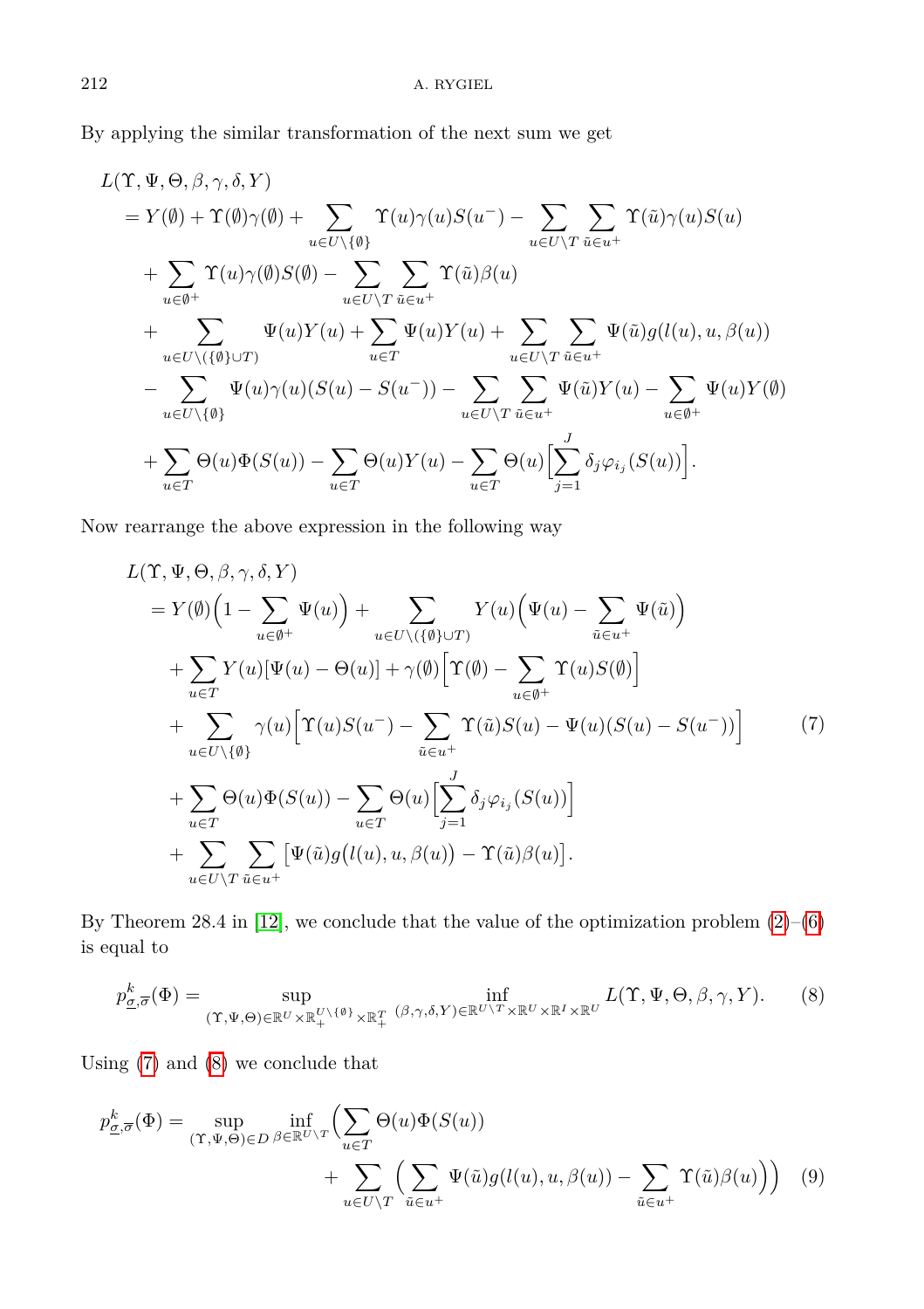where  $D \subset \mathbb{R}^U \times \mathbb{R}^{U\setminus\{\emptyset\}}_+ \times \mathbb{R}^T_+$  satisfies the constraints

$$
\sum_{u \in \emptyset^+} \Psi(u) = 1,\tag{10}
$$

$$
\sum_{\tilde{u}\in u^{+}} \Psi(\tilde{u}) = \Psi(u) \quad \forall u \in U \setminus (\{\emptyset\} \cup T), \tag{11}
$$

$$
\Upsilon(u)S(u^-) = \sum_{\tilde{u}\in u^+} \Upsilon(\tilde{u})S(u) + \Psi(u)(S(u) - S(u^-)) \quad \forall u \in U \setminus \{\emptyset\},\tag{12}
$$

$$
\Theta(u)\varphi_i(S(u)) = 0 \quad \forall u \in T \quad \forall i \in I,
$$
\n
$$
(13)
$$

$$
\Psi(u) = \Theta(u) \quad \forall u \in T. \tag{14}
$$

We will prove by induction on *n* that [\(11\)](#page-6-0) and [\(12\)](#page-6-1) imply that for any  $u \in U \setminus T$ 

<span id="page-6-4"></span><span id="page-6-1"></span><span id="page-6-0"></span>
$$
\sum_{\tilde{u}\in u^{+}} \Upsilon(\tilde{u})S(u) = \sum_{\tilde{u}\in T(u)} \Psi(\tilde{u})S(\tilde{u}) - \Psi(u)S(u). \tag{15}
$$

It follows that for any  $(\Upsilon, \Psi, \Theta) \in D$ 

<span id="page-6-5"></span><span id="page-6-3"></span><span id="page-6-2"></span>
$$
\frac{\sum_{\tilde{u}\in u^{+}} \Upsilon(\tilde{u})}{\sum_{\tilde{u}\in u^{+}} \Psi(\tilde{u})} = \frac{\sum_{\tilde{u}\in T(u)} \Psi(\tilde{u}) S(\tilde{u})}{\Psi(u) S(u)} - 1
$$
\n(16)

for any  $u \in U \setminus T$ . This together with [\(9\)](#page-5-2), [\(14\)](#page-6-2) and [\(16\)](#page-6-3) yields that

$$
p_{\underline{\sigma},\overline{\sigma}}^k(\Phi) = \sup_{\Psi \in \overline{D}} \inf_{\beta \in \mathbb{R}^{U \setminus T}} \left( \sum_{u \in T} \Psi(u) \left[ \Phi(S(u)) - \frac{\sum_{\tilde{u} \in T(u)} \Psi(\tilde{u}) S(\tilde{u})}{\Psi(u) S(u)} - 1 \right) \beta(u) \right) \right)
$$
  

$$
= \sup_{\Psi \in \overline{D}} \left( \sum_{u \in T} \Psi(u) \left[ \Phi(S(u)) - \sum_{u \in U \setminus T} G\left( l(u), u, \frac{\sum_{\tilde{u} \in T(u)} \Psi(\tilde{u}) S(\tilde{u})}{\Psi(u) S(u)} - 1 \right) \right] \right)
$$

where  $\bar{D}$  denotes the set of functions  $\Psi \in \mathbb{R}^{U\setminus\{\emptyset\}}_+$  which satisfy [\(10\)](#page-6-4), [\(11\)](#page-6-0) and  $\Psi(u)\varphi_i(S(u)) = 0 \quad \forall u \in T \quad \forall i \in I.$ 

Since we can identify any  $\Psi \in \overline{D}$  with the function  $\Psi : U \setminus {\emptyset} \to \mathbb{R}_+$  with probability measure  $\mathbb{P}$  defined on  $\Omega^k$  such that  $\mathbb{E}_{\mathbb{P}}[\varphi_i(S)] = 0, i \in I$ , we conclude that

$$
p_{\underline{\sigma},\overline{\sigma}}^k(\Phi) = \sup_{\mathbb{P} \in \mathcal{P}_{(\varphi_i)_{i \in I}}^k} \mathbb{E}_{\mathbb{P}} \bigg[ \Phi(S) - \sum_{n=0}^{N-1} G_n \bigg( \frac{\mathbb{E}_{\mathbb{P}}(S_N \mid \mathcal{F}_n) - S_n}{S_n} \bigg) \bigg].
$$

It remains to prove [\(15\)](#page-6-5). Note that for  $u \in T$  (i.e.  $l(u) = N$ ) by [\(12\)](#page-6-1) we have

<span id="page-6-6"></span>
$$
\Upsilon(u)S(u^-) = \Psi(u)(S(u) - S(u^-)).
$$
\n(17)

As a first step, we take  $u \in U \setminus T$  such that  $l(u) = N - 1$ . By [\(12\)](#page-6-1)

$$
\Upsilon(u)S(u^-) = \Psi(u)(S(u) - S(u^-)) + \sum_{a \in A^k} \Upsilon(u, a)S(u)
$$

and by [\(17\)](#page-6-6), for any  $a \in A^k$ ,

$$
\Upsilon(u,a)S(u) = \Psi(u,a)(S(u,a) - S(u)).
$$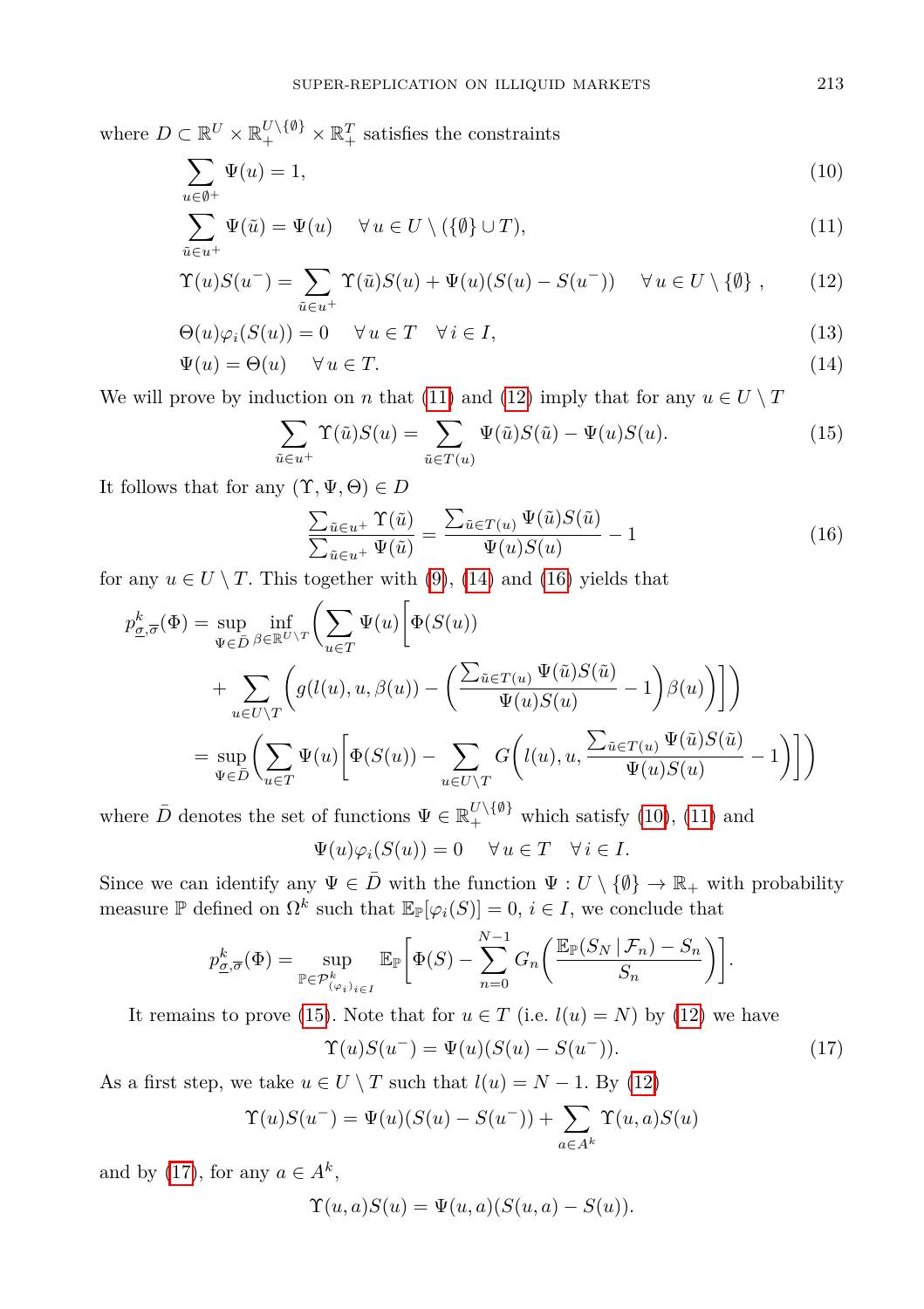Hence,

$$
\begin{split} \Upsilon(u)S(u^-) &= \Psi(u)(S(u) - S(u^-)) + \sum_{a \in A^k} \Psi(u, a)(S(u, a) - S(u)) \\ &= \Psi(u)(S(u) - S(u^-)) + \sum_{\tilde{u} \in T(u)} \Psi(\tilde{u})S(\tilde{u}) - \sum_{\tilde{u} \in u^+} \Psi(\tilde{u})S(u) \\ &= \Psi(u)(S(u) - S(u^-)) + \sum_{\tilde{u} \in T(u)} \Psi(\tilde{u})S(\tilde{u}) - \Psi(u)S(u), \end{split}
$$

where the last equality holds by [\(11\)](#page-6-0). On the other hand, by [\(12\)](#page-6-1):

$$
\Upsilon(u)S(u^-) = \Psi(u)(S(u) - S(u^-)) + \sum_{\tilde{u} \in u^+} \Upsilon(\tilde{u})S^i(u),
$$

which means that

$$
\sum_{\tilde{u}\in u^+}\Upsilon(\tilde{u})S(u)=\sum_{\tilde{u}\in T(u)}\Psi(\tilde{u})S(\tilde{u})-\Psi(u)S(u)
$$

for any *u* such that  $l(u) = N - 1$ . Assume [\(15\)](#page-6-5) for *u* with the length  $k + 1$ . We want to show [\(15\)](#page-6-5) for any *u* such that  $l(u) = k$ . From [\(12\)](#page-6-1) and the induction assumption, we get

$$
\Upsilon(u)S(u^{-}) = \Psi(u)(S(u) - S(u^{-})) + \sum_{a \in A^{k}} \Upsilon(u, a)S(u) = \Psi(u)(S(u) - S(u^{-}))
$$
  
+ 
$$
\sum_{a \in A^{k}} \Psi(u, a)(S(u, a) - S(u)) + \sum_{a \in A^{k}} \sum_{\tilde{u} \in T(u, a)} \Psi(\tilde{u})S(\tilde{u}) - \sum_{a \in A^{k}} \Psi(u, a)S(u, a).
$$

Notice that

$$
\sum_{a\in A^k} \sum_{\tilde{u}\in T(u,a)} \Psi(\tilde{u})S(\tilde{u}) = \sum_{\tilde{u}\in T(u)} \Psi(\tilde{u})S(\tilde{u}) \quad \text{ and } \quad \sum_{a\in A^k} \Psi(u,a)S(u) = \Psi(u)S(u),
$$

hence

$$
\Upsilon(u)S(u^-) = \Psi(u)(S(u) - S(u^-)) + \sum_{\tilde{u} \in T(u)} \Psi(\tilde{u})S(\tilde{u}) - \Psi(u)S(u),
$$

so (by using [\(12\)](#page-6-1) again)

$$
\sum_{\tilde{u}\in u^{+}} \Upsilon(\tilde{u})S(u) = \sum_{\tilde{u}\in T(u)} \Psi(\tilde{u})S(\tilde{u}) - \Psi(u)S(u)
$$

for *u* of length *k*. This completes the proof of [\(15\)](#page-6-5).

**3. Proof of the main result.** In this section, we carry out the proof of the Theorem [1.3.](#page-3-0)

We first prove one of the inequalities of the duality result. Let  $\pi = (v, \gamma, \delta)$  be the semistatic super-replicating strategy for the payoff Φ. Then

$$
v \ge \Phi(S) - \sum_{n=0}^{N-1} \gamma_{n+1}(S_{n+1} - S_n) + \sum_{n=0}^{N-1} g_n((\gamma_{n+1} - \gamma_n)S_n) - \sum_{l=1}^{L} \delta_l \varphi_{i_l}(S)
$$
  
=  $\Phi(S) - \sum_{n=0}^{N-1} (\gamma_{n+1} - \gamma_n)(S_N - S_n) + \sum_{n=0}^{N-1} g_n((\gamma_{n+1} - \gamma_n)S_n) - \sum_{l=1}^{L} \delta_l \varphi_{i_l}(S)$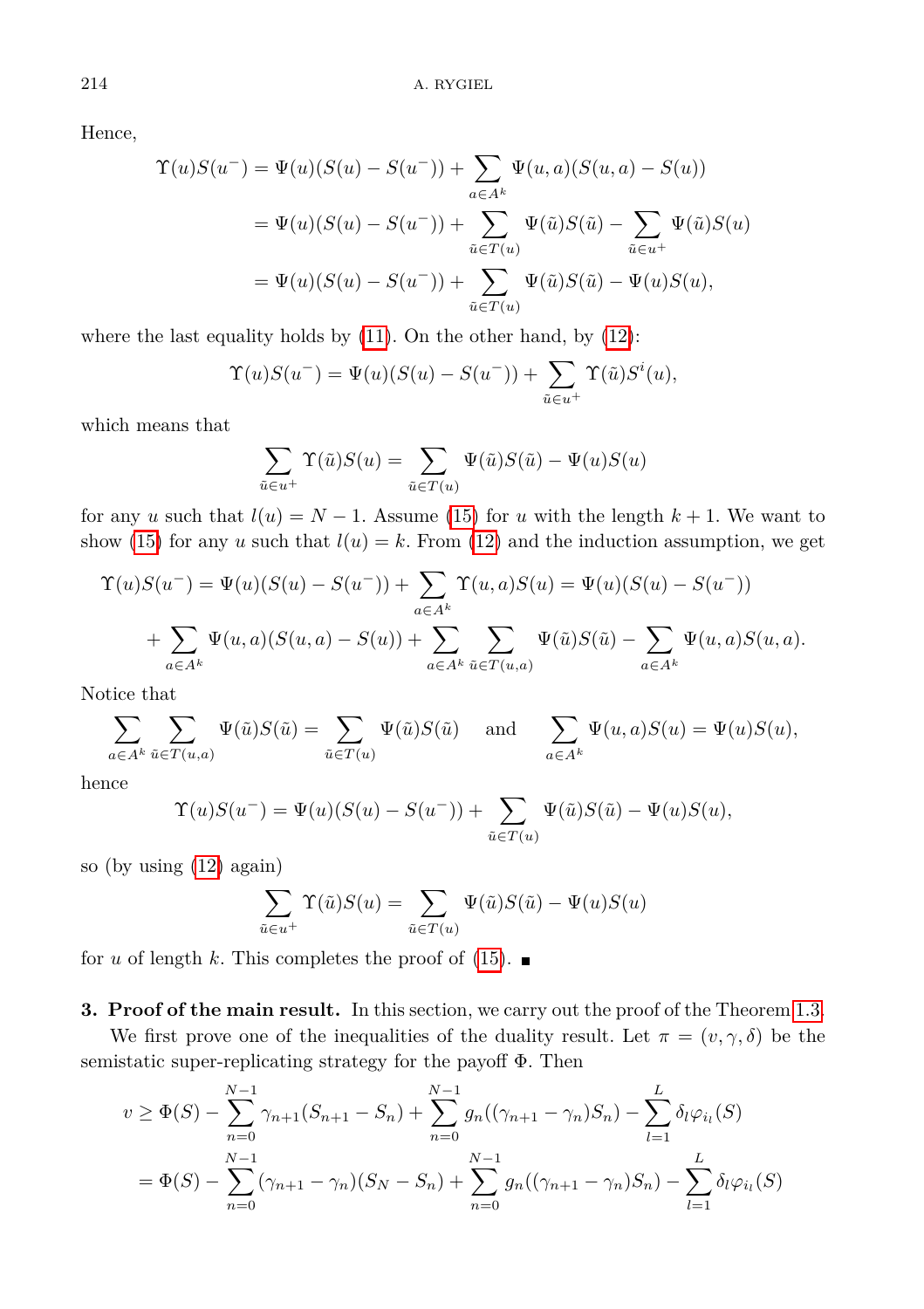since  $\gamma_0 = 0$ . Let P be an admissible probability measure in  $\mathcal{P}_{(\varphi_i)_{i \in I}}$ . By taking the conditional expectations with respect to  $\mathbb P$  and using the definition of the dual functions  $G_n$ ,  $n = 0, 1, \ldots, N$ , we get

$$
v \geq \mathbb{E}_{\mathbb{P}}\bigg[\Phi(S) - \sum_{n=0}^{N-1} ((\gamma_{n+1} - \gamma_n)S_n) \frac{\mathbb{E}_{\mathbb{P}}(S_N \mid \mathcal{F}_n) - S_n}{S_n} + \sum_{n=0}^{N-1} g_n((\gamma_{n+1} - \gamma_n)S_n)\bigg]
$$
  

$$
\geq \mathbb{E}_{\mathbb{P}}\bigg[\Phi(S) - \sum_{n=0}^{N-1} G_n\bigg(\frac{\mathbb{E}_{\mathbb{P}}(S_N \mid \mathcal{F}_n) - S_n}{S_n}\bigg)\bigg].
$$

Since  $\mathbb{P} \in \mathcal{P}_{(\varphi_i)_{i \in I}}$  is arbitrary and *v* is an arbitrary initial wealth of the super-replicating strategy, we have

<span id="page-8-1"></span>
$$
p_{\underline{\sigma},\overline{\sigma}}(\Phi) \geq \sup_{\mathbb{P}\in\mathcal{P}_{(\varphi_i)_{i\in I}}} \mathbb{E}_{\mathbb{P}}\bigg[\Phi(S) - \sum_{n=0}^{N-1} G_n\bigg(\frac{\mathbb{E}_{\mathbb{P}}(S_N \,|\, \mathcal{F}_n) - S_n}{S_n}\bigg)\bigg].
$$

We next observe that by applying the above inequality and the duality result for discrete models (Theorem [2.1\)](#page-3-1) we obtain

$$
p_{\underline{\sigma},\overline{\sigma}}(\Phi) \ge \sup_{\mathbb{P}\in\mathcal{P}_{(\varphi_i)_{i\in I}}} \mathbb{E}_{\mathbb{P}}\bigg[\Phi(S) - \sum_{n=0}^{N-1} G_n\bigg(\frac{\mathbb{E}_{\mathbb{P}}(S_N \mid \mathcal{F}_n) - S_n}{S_n}\bigg)\bigg]
$$
  

$$
\ge \sup_{\mathbb{P}\in\mathcal{P}_{(\varphi_i)_{i\in I}}^k} \mathbb{E}_{\mathbb{P}}\bigg[\Phi(S) - \sum_{n=0}^{N-1} G_n\bigg(\frac{\mathbb{E}_{\mathbb{P}}(S_N \mid \mathcal{F}_n) - S_n}{S_n}\bigg)\bigg] = p_{\underline{\sigma},\overline{\sigma}}^k(\Phi).
$$
 (18)

<span id="page-8-2"></span>Thus, to complete our proof it remains to prove the following.

Lemma 3.1. *Suppose that the payoff function* Φ *is continuous. Then*

$$
\liminf_{k \uparrow \infty} p_{\underline{\sigma}, \overline{\sigma}}^k(\Phi) \ge p_{\underline{\sigma}, \overline{\sigma}}(\Phi). \tag{19}
$$

*Proof.* The same result for the case where the trading strategy consists of dynamic part only (without taking the static position in options) was proved in [\[2\]](#page-11-9).

For any  $k \in \mathbb{N}$ , by definition of the minimal super-replication price of the payoff  $\Phi$  in the *k*-th discrete model, there exists the dynamic trading strategy  $\hat{\gamma}^k$  and static position  $\hat{\delta}^k = (\hat{\delta}^k_1, \hat{\delta}^k_2, \dots, \hat{\delta}^k_l)$  in options  $\varphi_{i_1}, \varphi_{i_2}, \dots, \varphi_{i_l}$  such that

$$
p_{\underline{\sigma},\overline{\sigma}}^k(\Phi) + \frac{1}{k} + \sum_{n=0}^{N-1} \hat{\gamma}_{n+1}^k(\hat{\omega})(S_{n+1}(\hat{\omega}) - S_n(\hat{\omega}))
$$
  

$$
- \sum_{n=0}^{N-1} g_n((\hat{\gamma}_{n+1}^k(\hat{\omega}) - \hat{\gamma}_n^k(\hat{\omega}))S_n(\hat{\omega})) + \sum_{l=1}^L \hat{\delta}_l^k \varphi_{i_l}(S(\hat{\omega})) \ge \Phi(S(\hat{\omega}))
$$

for any  $\hat{\omega} \in \Omega^k_{\sigma, \overline{\sigma}}$ .

We will prove the uniform boundedness of the sequence  $(\hat{\gamma}^k)_{k=1,2,...}$ , that is,

<span id="page-8-0"></span>
$$
|\hat{\gamma}^k| \le C \tag{20}
$$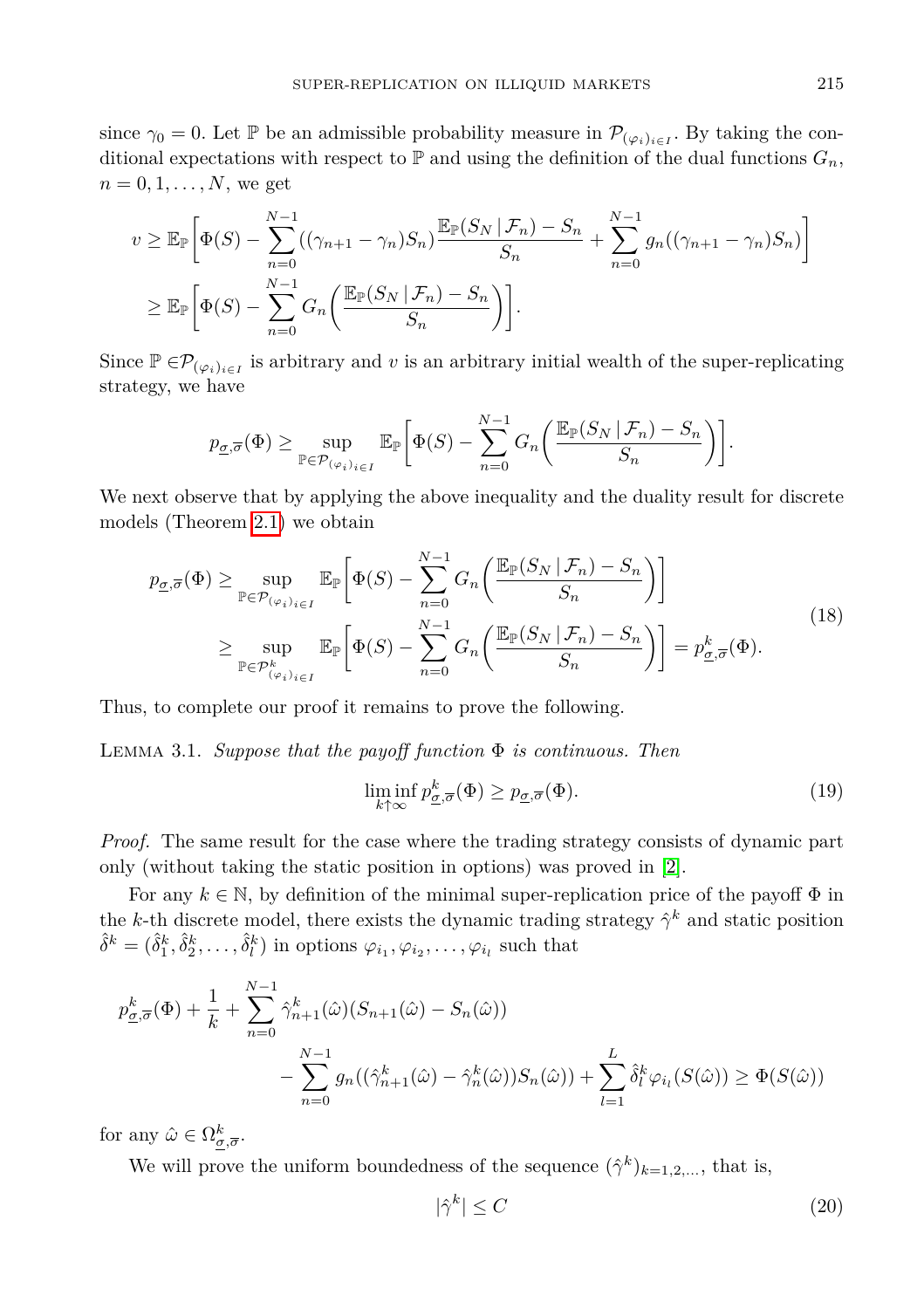for some constant  $C > 0$ . By induction on *n*, we will show that for any strategy  $\hat{\pi}^k = (p_{\underline{\sigma},\overline{\sigma}}^k(\Phi) + \frac{1}{k}, \hat{\gamma}^k, \hat{\delta}^k)$  there are constants  $A > 0$  and  $M^k > 0$  such that

<span id="page-9-1"></span>
$$
V_n^{\hat{\pi}^k}(\hat{\omega}) \le A(1 + e^{\overline{\sigma}})^n - M^k
$$
  

$$
|\hat{\gamma}_{n+1}^k(\hat{\omega})| \le \frac{A(1 + e^{\overline{\sigma}})^n}{(1 - e^{-\overline{\sigma}})S_n(\hat{\omega})}
$$
 (21)

for any  $\hat{\omega} \in \Omega^k$  and  $n = 0, \ldots, N-1$ . The bound for the absolute value of  $\hat{\gamma}^k$  does not depend on *k* and  $S_n(\hat{\omega}) \ge s_0 e^{-\overline{\sigma}N}$  for any  $n = 0, \ldots, N$ , so [\(20\)](#page-8-0) holds for  $C :=$  $(A(1 + e^{\overline{\sigma}})^n)/(s_0(1 - e^{-\overline{\sigma}})e^{-\overline{\sigma}N})$ . By continuity of *S*,  $\varphi_i$ ,  $i \in I$ , and boundedness of  $\Omega^k$ , there is  $M^k > 0$  such that

$$
\sum_{l=1}^L \hat{\delta}_l^k \varphi_{i_l}(S) \ge -M^k.
$$

First we prove the statement for  $n = 0$ . Note that  $v^k = p_{\underline{\sigma}, \overline{\sigma}}^k(\Phi) + \frac{1}{k} \leq A - M^k$ ,  $k = 1, 2, ...,$ for some  $A > 0$ . Since each strategy  $\hat{\pi}^k$  super-replicates payoff  $\Phi \geq 0$ , the profit or loss generated by the dynamic strategy  $\hat{\gamma}^k$  up to time *n* is not less than  $-M^k$  on  $\Omega^k$  for any  $n = 1, 2, \ldots, N$ . It follows that

$$
v^{k} + \hat{\gamma}_1^{k} s_0 (e^{\overline{\sigma}} - 1) \ge -M^k
$$
  

$$
v^{k} + \hat{\gamma}_1^{k} s_0 (e^{-\overline{\sigma}} - 1) \ge -M^k
$$

which implies

<span id="page-9-0"></span>
$$
|\hat{\gamma}_1^k| \le \frac{A}{s_0(1 - e^{-\overline{\sigma}})}.
$$

Now suppose that the assertion holds for *n*. Observe that

$$
V_{n+1}^{\hat{\pi}^k} \le V_n^{\hat{\pi}^k} + \hat{\gamma}_{n+1}^k S_n(e^{\overline{\sigma}} - 1) - g_n((\hat{\gamma}_{n+1}^k - \hat{\gamma}_n^k)S_n)
$$
  

$$
\le V_n^{\hat{\pi}^k} + \hat{\gamma}_{n+1}^k S_n(e^{\overline{\sigma}} - 1)
$$

so by the inductive assumption we have

$$
V_{n+1}^{\hat{\pi}^k} \le A(1 + e^{\overline{\sigma}})^n - M^k + \frac{A(1 + e^{\overline{\sigma}})^n}{(1 - e^{-\overline{\sigma}})S_n(\hat{\omega})} S_n(e^{\overline{\sigma}} - 1)
$$
  
=  $A(1 + e^{\overline{\sigma}})^{n+1} - M^k$ . (22)

Moreover, since the wealth generated by the strategy  $\hat{\gamma}^k$  at time  $n+2$  is bounded below for any  $\hat{\omega} \in \Omega^k$  we get

$$
-M^{k} \le V_{n+1}^{\hat{\pi}^{k}} + \hat{\gamma}_{n+2}^{k} S_{n+1}(e^{\overline{\sigma}} - 1)
$$
  

$$
-M^{k} \le V_{n+1}^{\hat{\pi}^{k}} + \hat{\gamma}_{n+2}^{k} S_{n+1}(e^{-\overline{\sigma}} - 1),
$$

which together with [\(22\)](#page-9-0) gives

$$
\left|\hat{\gamma}_{n+2}^k(\hat{\omega})\right| \le \frac{A(1+e^{\overline{\sigma}})^{n+1}}{(1-e^{-\overline{\sigma}})S_{n+1}(\hat{\omega})}.
$$
\n(23)

This completes the proof of [\(21\)](#page-9-1).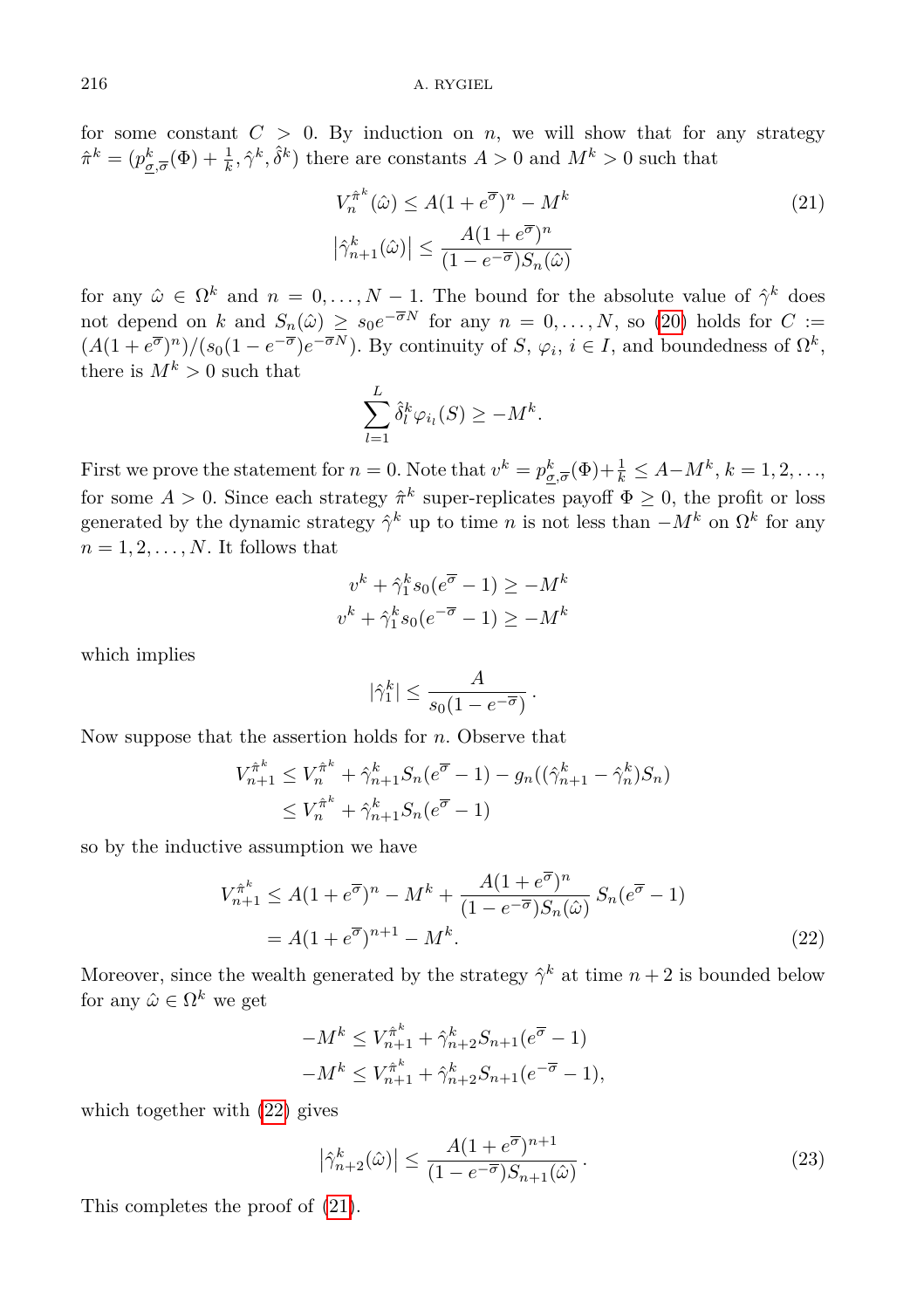Consider the dynamic strategies  $\gamma^k := \hat{\gamma}^k \circ p^k$  where  $p^k : \Omega \ni \omega = (x_1, \ldots, x_N) \rightarrow$  $\hat{\omega} = (\hat{x}_1, \dots, \hat{x}_N) \in \Omega^k$  is the projection given by

$$
\hat{x}_n = \max\left\{x : x \le x_n \text{ and } |x| = \frac{j}{k}\underline{\sigma} + \left(1 - \frac{j}{k}\right)\overline{\sigma} \text{ for some } j \in \{0, 1, \dots, k\}\right\}
$$

and static strategies  $\delta^k := \hat{\delta}^k$ . Observe that

$$
V_N^{(v,\gamma^k,\delta^k)}(\omega) - V_N^{(v,\gamma^k,\delta^k)}(\hat{\omega})
$$
  
= 
$$
\sum_{n=0}^{N-1} \hat{\gamma}_{n+1}^k(\hat{\omega}) \big( (S_{n+1}(\omega) - S_n(\omega)) - (S_{n+1}(\hat{\omega}) - S_n(\hat{\omega})) \big)
$$
  
- 
$$
\sum_{n=0}^{N-1} (g_n(\omega, (\hat{\gamma}_{n+1}^k(\hat{\omega}) - \hat{\gamma}_n^k(\hat{\omega})) S_n(\omega)) - g_n(\hat{\omega}, (\hat{\gamma}_{n+1}^k(\hat{\omega}) - \hat{\gamma}_n^k(\hat{\omega})) S_n(\hat{\omega})) \big)
$$
  
+ 
$$
\sum_{l=1}^L \hat{\delta}_l^k (\varphi_{i_l}(S(\omega)) - \varphi_{i_l}(S(\hat{\omega})) )
$$

for any initial capital  $v$ . In view of  $(22)$ , for the first sum we get

$$
\left| \sum_{n=0}^{N-1} \hat{\gamma}_{n+1}^{k}(\hat{\omega}) \big( (S_{n+1}(\omega) - S_n(\omega)) - (S_{n+1}(\hat{\omega}) - S_n(\hat{\omega})) \big) \right|
$$
  

$$
\leq C \sum_{n=0}^{N-1} |S_{n+1}(\omega) - S_{n+1}(\hat{\omega})| + C \sum_{n=0}^{N-1} |S_n(\omega) - S_n(\hat{\omega})|
$$

and by continuity of *S* this bound tends to 0 as  $|\omega - \hat{\omega}| \to 0$ . Similarly, the absolute value of the second sum does not exceed

$$
\sum_{n=0}^{N-1} |g_n(\omega,(\hat{\gamma}_{n+1}^k(\hat{\omega}) - \hat{\gamma}_n^k(\hat{\omega}))S_n(\omega)) - g_n(\hat{\omega},(\hat{\gamma}_{n+1}^k(\hat{\omega}) - \hat{\gamma}_n^k(\hat{\omega}))S_n(\omega))|
$$
  
+ 
$$
\sum_{n=0}^{N-1} |g_n(\hat{\omega},(\hat{\gamma}_{n+1}^k(\hat{\omega}) - \hat{\gamma}_n^k(\hat{\omega}))S_n(\omega)) - g_n(\hat{\omega},(\hat{\gamma}_{n+1}^k(\hat{\omega}) - \hat{\gamma}_n^k(\hat{\omega}))S_n(\hat{\omega}))|,
$$

which tend to 0 as  $|\omega - \hat{\omega}| \to 0$  because  $S_n$  and  $g_n$  are continuous and the sequence  $\hat{\gamma}^k$ is uniformly bounded. Because  $\varphi_i$ ,  $i \in I$ , are also continuous, the last sum tends to 0. It follows that there are  $\epsilon_k \to 0$  as  $k \to \infty$  such that

<span id="page-10-0"></span>
$$
V_N^{(v,\hat{\gamma}^k,\hat{\delta}^k)}(\hat{\omega}) \le V_N^{(v,\hat{\gamma}^k,\delta^k)}(\omega) + \epsilon_k
$$
\n(24)

for all  $|\omega - \hat{\omega}| \leq \frac{1}{k}$  and  $v \in \mathbb{R}$ . By assumption,  $\Phi$  is also continuous, so that there are  $\eta_k \to 0$  as  $k \to \infty$  such that for all  $|\omega - \hat{\omega}| \leq \frac{1}{k}$ 

<span id="page-10-1"></span>
$$
\Phi(S(\omega)) \le \Phi(S(\hat{\omega})) + \eta_k. \tag{25}
$$

The trading strategy  $\hat{\pi}^k = (p_{\underline{\sigma},\overline{\sigma}}^k(\Phi) + \frac{1}{k}, \hat{\gamma}^k, \hat{\delta}^k)$  super-replicates payoff  $\Phi$  on  $\Omega_k$ , so together with  $(24)$  and  $(25)$  we get

$$
\Phi(S(\omega)) \leq \Phi(S(\hat{\omega})) + \eta_k \leq V_N^{(p_{\underline{\sigma},\overline{\sigma}}^k(\Phi) + 1/k, \hat{\gamma}^k, \hat{\delta}^k)}(\hat{\omega}) + \eta_k
$$
  

$$
\leq V_N^{(p_{\underline{\sigma},\overline{\sigma}}^k(\Phi) + 1/k, \gamma^k, \delta^k)}(\omega) + \epsilon_k + \eta_k,
$$